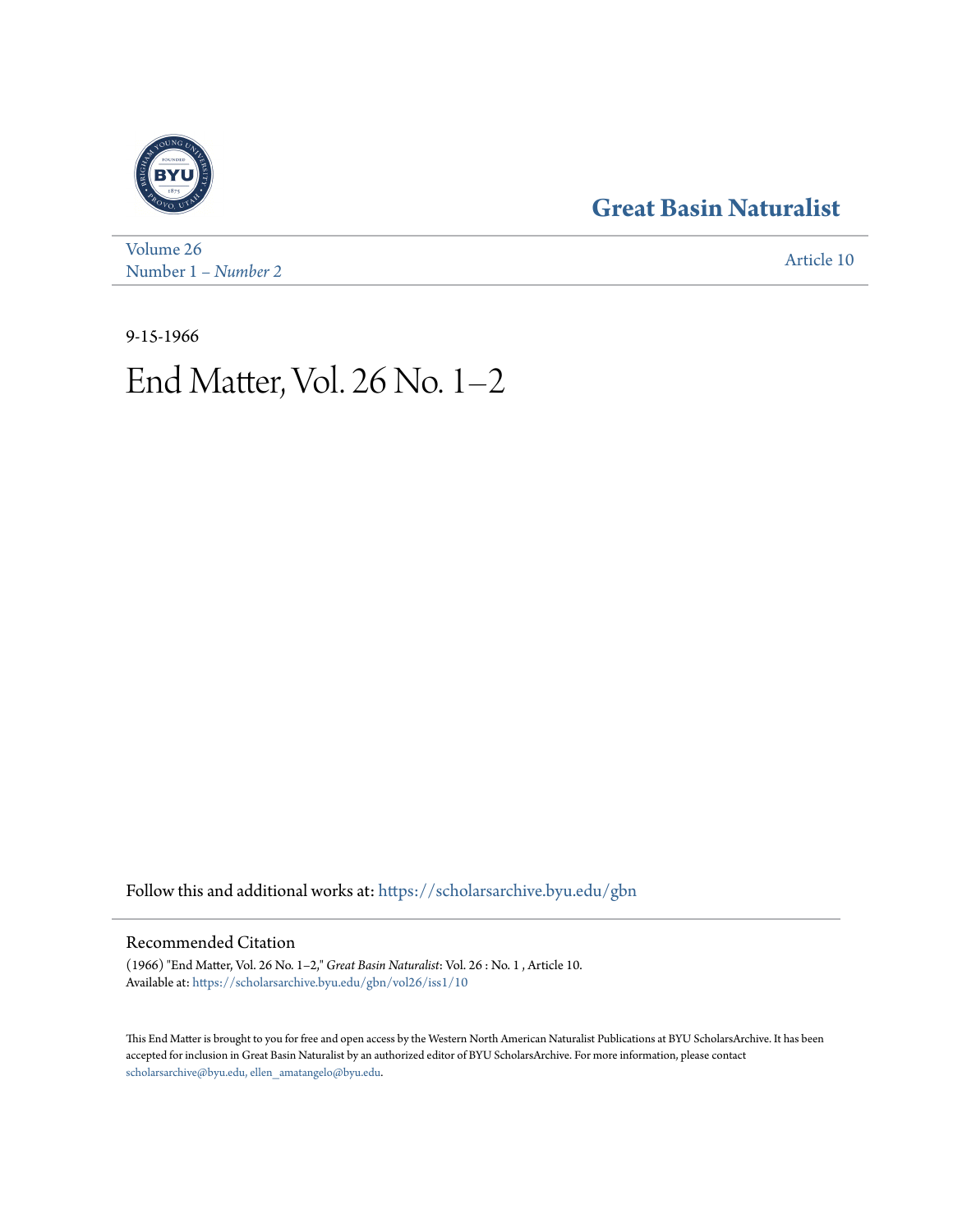## The Great Basin Naturalist

Foimded in 1939 by Vasco M. Tanner

A journal published from one to four times <sup>a</sup> year by Brigham Young University, Provo, Utah.

Manuscripts: Only original unpublished manuscripts, pertaining to the Great Basin and the Western United States in the main, will be accepted. Manuscripts are subject to the approval of the editor.

Illustrations: All illustrations should be made with a view to having them appear within the limits of the printed page. The illustrations that form a part of an article should accompany the manuscript. All half-tones or zinc etchings to appear in this journal are to be made under the supervision of the editor, and the cost of the cuts is to be borne by the contributor.

Reprints: No reprints are furnished free of charge. A price list for reprints and an order form is sent with the proof.

SUBSCRIPTIONS: The annual subsciption is \$2.50, (outside the United States \$3.25). Single number, 80 cents.

All correspondence dealing with manuscripts should be addressed to the Editor, Vasco M. Tanner, Great Basin Naturalist, Brigham Young University, Provo, Utah. Other matters such as subscriptions, reprints, exchanges and other business should be addressed to Ernest L. Olson, Chairman of University Publications.

#### Reprints Schedule of The Great Basin Naturalist

|            |        |      |  |                         |       | Each<br>Additional                           |
|------------|--------|------|--|-------------------------|-------|----------------------------------------------|
|            |        |      |  |                         |       | 2 pp. 4 pp. 6 pp. 8 pp. 10 pp. 12 pp. 2 pp.  |
| 50 copies  | \$6.00 |      |  |                         |       | $$7.00$ \$8.00 \$9.00 \$10.00 \$11.00 \$2.00 |
| 100 copies | 7.00   | 8.00 |  | 9.00 10.00 11.00 12.00  |       |                                              |
| 200 copies | 8.00   | 9.00 |  | 10.00 11.00 12.00       | 13.00 |                                              |
| 300 copies | 9.00   |      |  | 10.00 11.00 12.00 13.00 | 14.00 |                                              |
|            |        |      |  |                         |       |                                              |

COVERS: \$10.00 for first 100 copies, \$4.00 for additional 100 copies.